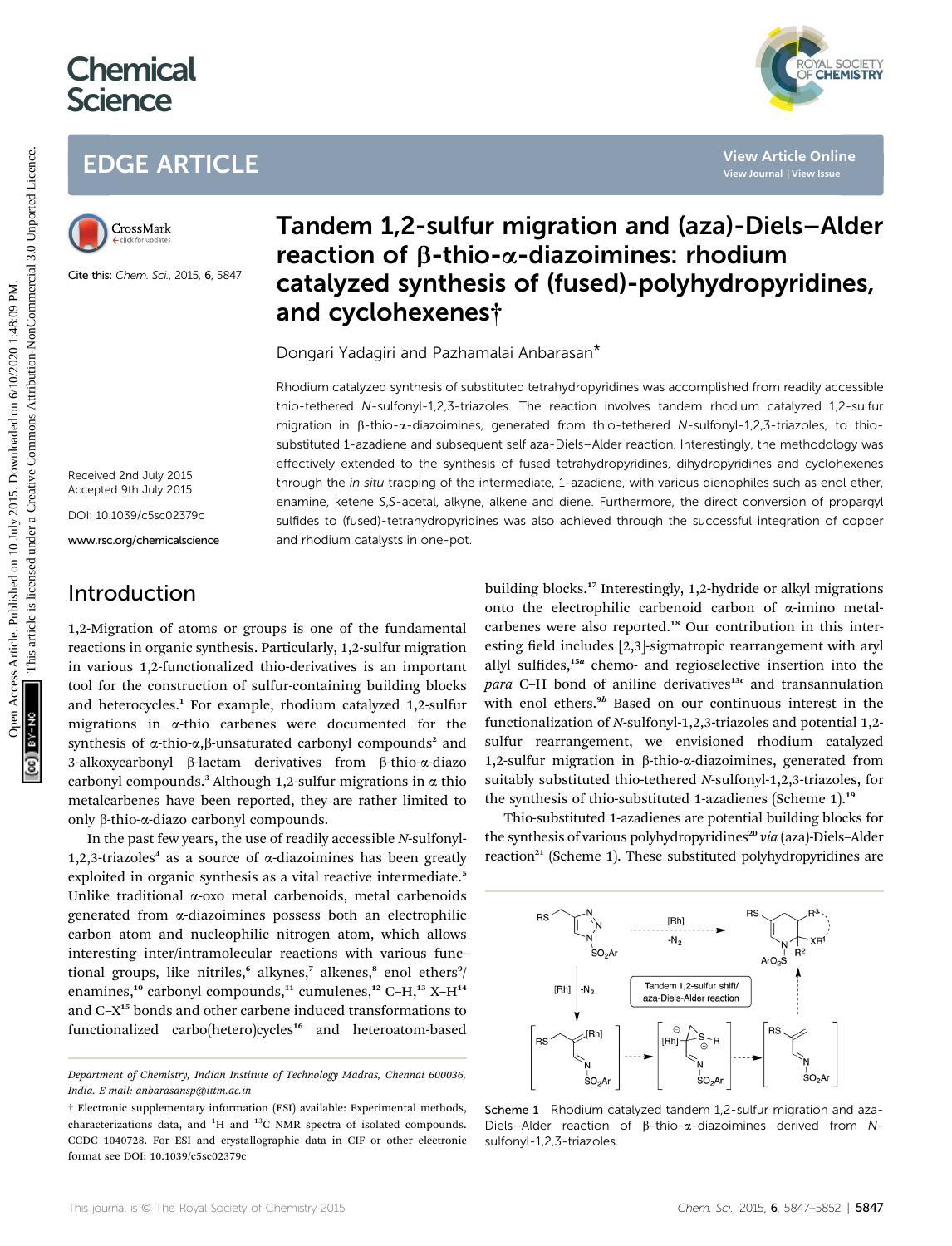

Fig. 1 Representative examples of commercialized polyhydropyridine and pyridine derivatives.

the most common heterocyclic scaffolds encountered in naturally occurring bioactive compounds and pharmaceutical drugs  $(Fig. 1).<sup>22</sup>$  In addition, they are also exploited as vital intermediates for the construction of piperidine and pyridine derivatives and organic hydride donors in biomimetic asymmetric transfer hydrogenation reactions.<sup>23</sup> Hence, development of new strategies to access these important scaffolds is of continued interest in contemporary organic and medicinal chemistry. We herein disclose the rhodium catalyzed synthesis of substituted polyhydropyridines from readily accessible thio-tethered N-sulfonyl-1,2,3-triazoles via tandem 1,2-sulfur migration and (aza)-Diels– Alder reaction.

#### Results and discussion

To test our hypothesis, we synthesized thio-tethered N-sulfonyl-1,2,3-triazole 1a from phenyl propargyl sulfide and tosyl azide under CuAAC conditions $4a,4b$  and 1a was used as a suitable model substrate. The initial reaction of 1a with 2 mol% of rhodium acetate at 75 °C in CHCl<sub>3</sub> for 5 h directly afforded the tetrahydropyridine 3a in 43% yield (Table 1, entry 1). The structure of 3a was unambiguously confirmed by X-ray analysis (Fig. 2).<sup>24</sup> The formation of 3a can be explained through the initial rhodium catalyzed 1,2-sulfur migration in  $\beta$ -thio- $\alpha$ -

Table 1 Rhodium catalyzed synthesis of tetrahydropyridine 3a from  $N$ -sulfonyl-1,2,3-triazole  $1a^a$ 

| PhS            | Rh(II) (2 mol%)<br>solvent, temp<br>Ts<br>1a<br>5h | PhS<br>2a         | PhS<br>Ts<br>За     | SPh<br>N<br>$=$ NTs<br>Ts |
|----------------|----------------------------------------------------|-------------------|---------------------|---------------------------|
| Entry          | $Rh(II)$ (2 mol%)                                  | Solvent           | Temp. $(^{\circ}C)$ | Yield $^b$ (%)            |
| 1              | $Rh_2(OAc)_4$                                      | CHCl <sub>3</sub> | 75                  | 43                        |
| $\overline{2}$ | $Rh_2(OAc)_4$                                      | CHCl <sub>3</sub> | 90                  | 55                        |
| 3              | $Rh_2(OAc)_4$                                      | Toluene           | 90                  | 80                        |
| 4              | $Rh_2(OAc)_4$                                      | $1,2$ -DCE        | 90                  | 94                        |
| 5              | $Rh_2(Oct)_4$                                      | $1,2$ -DCE        | 90                  | 85                        |
| 6              | $Rh_2(DOSP)_4$                                     | $1,2$ -DCE        | 90                  | 93                        |
| 7              | $Rh_2(TBSP)_4$                                     | $1,2$ -DCE        | 90                  | 94                        |
| 8              | $Rh_2(OAc)_4$                                      | $1,2$ -DCE        | 90                  | 83 <sup>c</sup>           |

<sup>a</sup> Reaction conditions: triazole 1a (0.15 mmol), Rh( $\pi$ ) (2 mol%), solvent (1 mL), temp., 5 h.  $\frac{b}{c}$  All are isolated yield of 3a.  $\frac{c}{c}$  3 h.



Fig. 2 ORTEP diagram of compound 3a. The thermal ellipsoids are set at 30% probability.

diazoimines to 2a followed by the concomitant self aza-Diels– Alder reaction of 2a.

To improve the reaction conditions, various critical parameters were examined. Increasing the temperature to 90 $\degree$ C gave 3a in 55% yield (Table 1, entry 2). A drastic increase in the yield to 80 and 94% was observed while changing the solvents to toluene and 1,2-dichloroethane (1,2-DCE), respectively, at 90  $\degree$ C (Table 1, entries 3 and 4). Shortening the reaction time to 3 h led to a slight decrease in the yield (Table 1, entry 8). Similar results were observed with other rhodium based catalysts such as  $Rh_2(Oct)_4$ ,  $Rh_2(DOSP)_4$  and  $Rh_2(TBSP)_4$  (Table 1, entries 5-7). Based on these studies, we chose the following reaction conditions for studying the scope and limitations of the present reaction: 2 mol% of  $Rh_2(OAc)_4$  in 1,2-DCE at 90 °C. $\ddagger$ Openical Science<br>
Comparison Access Article. Published on 10 July 2015. Downloaded on 10 July 2015. Downloaded a strain common and the strain common and the strain common and the strain common and the strain common and th



Scheme 2 Rhodium catalyzed synthesis of tetrahydropyridines 3: scope and limitations. † 10 h.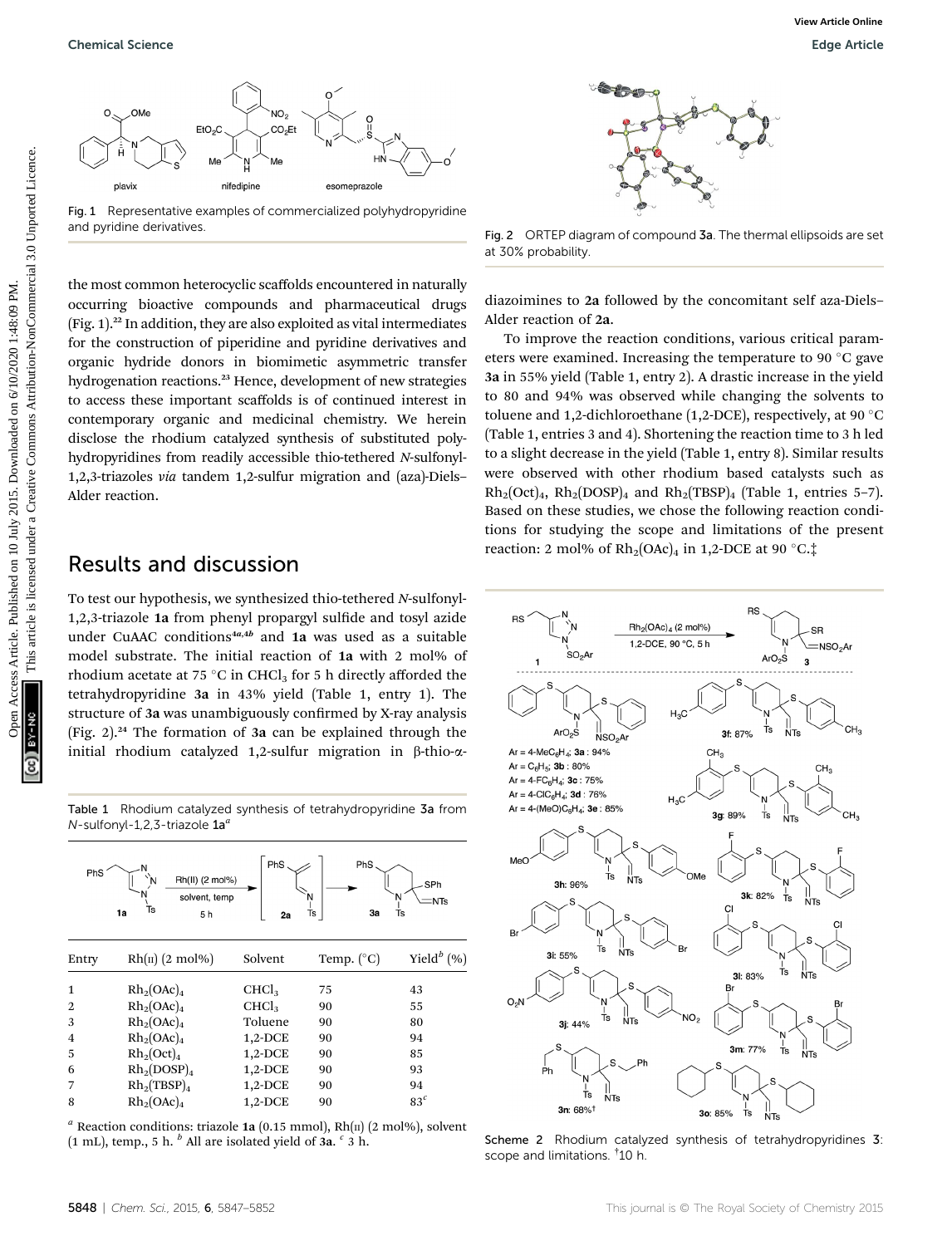After identifying the best reaction conditions, the scope and limitations of various thio-tethered <sup>N</sup>-sulfonyl-1,2,3-triazoles 1 were examined. An initial change at the aryl moiety of the sulfonyl group did not show any influence on the outcome of the reaction and facilitated the formation of corresponding tetrahydropyridines (3a–3e) in comparable yields (Scheme 2).

Subsequently, the effect of substitution on the thio-side chain was investigated (Scheme 2). The presence of simple aryl groups like 4-methylphenyl and 2,4-dimethylphenyl were well tolerated and gave the corresponding products 3f and 3g in 87% and 89% yield, respectively. Both electron-rich and electrondeficient aryl sulfides were also tolerated under the optimized conditions, but an electron deficient aryl sulfide furnished the product 3j in low yield compared to an electron rich aryl sulfide (3h). Interestingly, synthetically useful halogen-substituted arylcontaining tetrahydropyridines 3i, 3k–3m were achieved in good to excellent yield. Also, sterically hindered aryl sulfides underwent smooth reaction to afford products 3g, 3k–3m in good yield. Furthermore, benzyl and alkyl sulfides also gave the products 3n and 3o in 68% and 85% yield, respectively.

After successful demonstration of generation of various 1azadienes and the self aza-Diels–Alder reaction, we were



Scheme 3 Rhodium catalyzed synthesis of fused-tetrahydropyridines 5: scope and limitations. <sup>†</sup>Isolated as mixture of 5g : 3g in 1 : 0.18 ratio.

interested in the in situ trapping of the formed 1-azadiene 2 with external dienophiles, such as dihydrofuran 4. Gratifyingly, the reaction of triazole 1a with 4 equivalents of dihydrofuran 4 under the optimized conditions at prolonged reaction time (10 h) afforded the bicyclic compound, tetrahydrofuran fused tetrahydropyridine 5a in 90% yield (Scheme 3).§

Having shown the efficient synthesis of fused-tetrahydropyridines through in situ trapping of 1-azadiene, we focused our attention on the generality of the reaction. Keeping the dienophile, dihydrofuran 4 (4 equiv.) as constant, various substituted thio-tethered <sup>N</sup>-sulfonyl-1,2,3-triazoles 1 were studied under the optimized conditions (Scheme 3). Electronically and sterically different aryl substituted sulfonyl triazoles furnished the fused tetrahydropyridines 5a–5e in good to excellent yield. Similarly, various thioaryl containing tetrahydropyridines (5f–5i and 5k–5m) were also achieved in good yields from corresponding 1,2,3-triazoles. Interestingly, heteroaryl, benzoxazol-2-yl substituted sulfide-containing triazole was also tolerated under the reaction conditions to give the corresponding product 5p in 91% yield. Cyclohexyl sulfide, an alkyl sulfide substituted triazole also furnished the product 50 in 86% yield. Furthermore, synthesis of pyran-fused tetrahydropyridine 5a' was also achieved on replacement of dihydrofuran with dihydropyran. Edge Article<br>
After Lemitian conditions, the scept and interessed interessed interessed interests are both common of the creative common and distribution of common and the creative common and the creative common and the c

All the above studies prompted us to investigate various other potential dienophiles under the rhodium catalyzed tandem 1,2-sulfur migration and aza-Diels–Alder reaction with 1a to further widen the scope of the reaction. Thus, reaction of 1a and ethylvinyl ether in the presence of  $Rh_2(OAc)_4$  at 90 °C for 12 h gave the tetrahydropyridine 6 in 84% yield (Scheme 4).



Scheme 4 Rhodium catalyzed reaction of 1a with various dienophiles † Yield of 3a. ‡ NMR yield.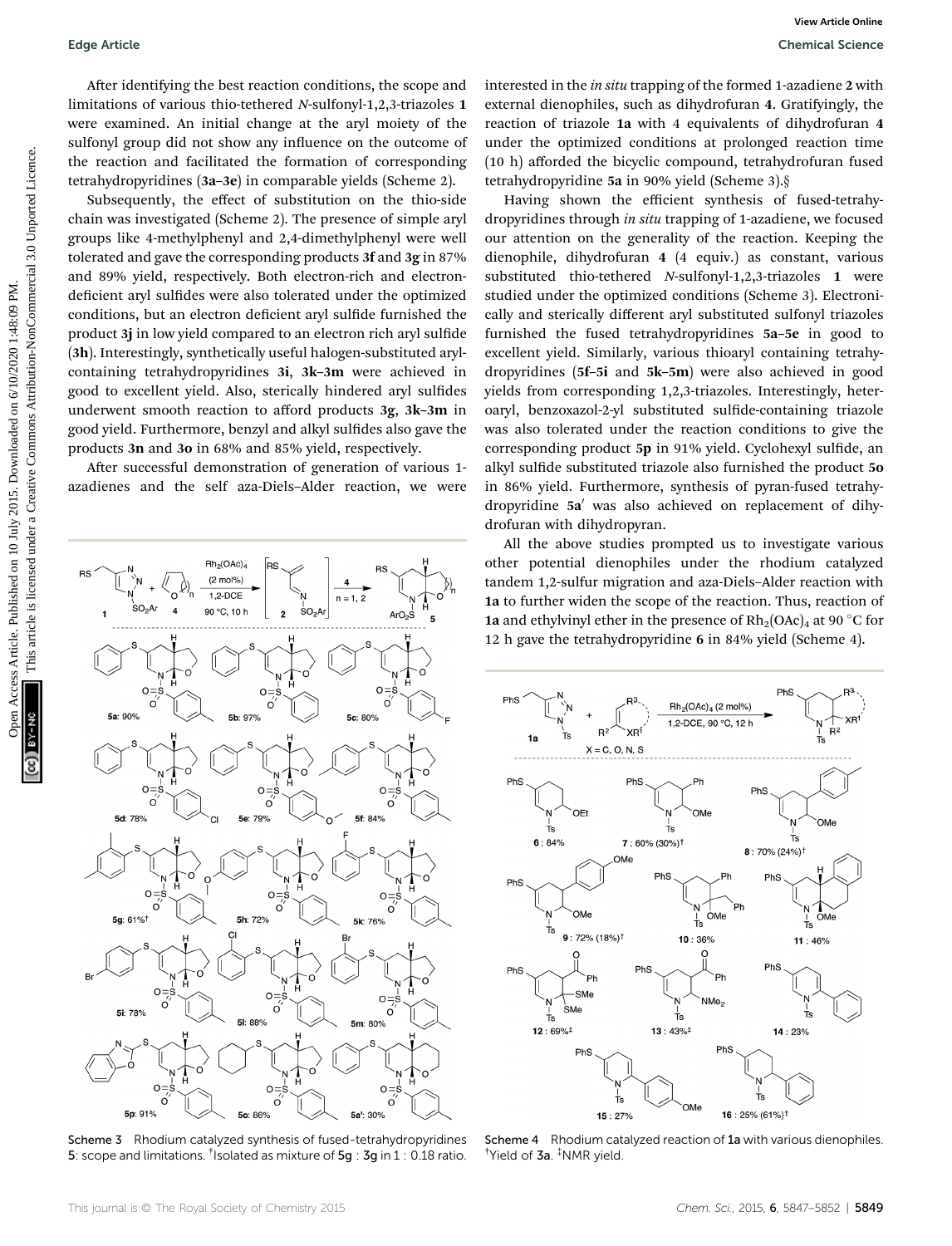b-Aryl substituted enol ethers underwent smooth reaction at prolonged reaction time (12 h) to afford the expected products (7–9) in good to moderate yield, along with an isolable amount of self aza-Diels–Alder reaction product 3a. Next, reaction of  $\alpha$ , $\beta$ -disubstituted enol ether with 1a gave the corresponding tetrahydropyridine 10 in 36% yield. Interestingly, the present method also allows the synthesis of tricyclic compound 11 in 46% yield from the cyclic enol ether derived from β-tetralone. Reaction of ketene  $S$ , S-acetal<sup>25</sup> with 1a furnished the product 12 in 69% <sup>1</sup>H NMR yield, as an inseparable mixture along with ketene S,S-acetal. Similarly, enamine was also tolerated under the optimized conditions to afford the corresponding product 13. Consequently, neutral dienophiles such as alkynes and alkenes were also examined (Scheme 4). Reaction of 1a with phenylacetylene and p-methoxyphenylacetylene gave dihydropyridines 14 and 15, respectively, in low yield along with decomposition of starting material. Similar results were observed on reaction of 1a with styrene, which led to the formation of tetrahydropyridine 16 in 25% yield along with 61% of 3a. Openical Science<br>
Peday stabilization and the reaction of the stabilization of the stabilization of the stabilization of the stabilization of the stabilization of the stabilization of the stabilization of the stabilizatio

Likewise, dienes were also employed as reaction partners to examine the mode of reactivity (Scheme 5). Treatment of 1a and 2,3-dimethyl-1,3-butadiene 17 in the presence of  $Rh_2(OAc)_4$  at 90 °C led to the formation of cyclohexene 18a in very low yield following normal Diels–Alder mode, wherein the formed 1 azadiene 2a acted as a dienophile instead of diene. Increasing the reaction temperature to 120  $\degree$ C afforded the product 18a in 46% yield along with decomposition of the starting material. A similar result was also observed with 1,2,3-triazole 1e and 17.

Interestingly, bicyclic[4.3.0]-compound 20a was isolated in moderate yield upon reaction with cyclopentadiene 19, where cyclopentadiene acted as a dienophile. Reaction of 1a with cyclohexadiene 21 furnished a mixture of bicyclic[4.4.0] compound 20b, bridged bicyclic[2.2.2]-compound 22 and 3a in 28%, 57% and 12% yield, respectively. Thus, the isolated product showed that cyclohexadiene reacted mainly as a diene similar to 17.

After successful demonstration of reactivity of various dienophiles and dienes with N-sulfonyl-1,2,3-triazoles, we focused our attention on the direct synthesis of (fused)-tetrahydropyridines (3a and 5a) from propargyl sulfide 23 through integration of copper catalyzed azide–alkyne cycloaddition and rhodium catalyzed tandem 1,2-sulfur migration cum aza-Diels–Alder reaction (Scheme 6). To our delight, treatment of phenyl propargyl sulfide 23 with  $TsN_3$  in the presence of CuTc for 4 h at room temperature in toluene followed by addition of  $Rh_2(OAc)_4$ and subsequent elevation of temperature to 90 °C afforded the expected product 3a in 66% yield. Likewise, fused tetrahydropyridine 5a was also isolated in 69% yield from phenyl propargyl sulfide 23 on reaction with CuTc followed by addition of  $Rh_2(OAc)_4$  and dihydrofuran 4, in one-pot.

Next, the synthetic potential of the developed methodology was investigated (Scheme 7). The imine moiety in the product 3m can be readily converted to aldehyde functionality in high yield through treatment with  $K_2CO_3$  in methanol. Interestingly, spiro-bicyclic compound 25 was accomplished from the tetrahydropyridine 3m through  $N$ aBH<sub>3</sub>CN reduction of imine followed by copper catalyzed intramolecular C–N bond formation (Scheme 7). Additionally, the synthesized tetrahydropyridines can also be readily transformed to pyridine derivatives. Thus, the reaction of 9 with TMSOTf furnished the aromatized product 26 in 75% yield.

Based on the earlier report of 1,2-sulfur migration<sup>1a</sup> and denitrogenative functionalization of  $1,2,3$ -triazoles, $5a,5b$  we postulated the mechanism for the synthesis of tetrahydropyridines from *N*-sulfonyl-1,2,3-triazoles (Scheme 8). First, trapping of  $\alpha$ diazoimines A, generated from 1,2,3-triazole 1, with the rhodium





Scheme 5 Rhodium catalyzed reaction of 1a with dienes. Scheme 7 Synthetic applications

Scheme 6 One-pot conversion of propargyl sulfide 23 to 3a and 5a.

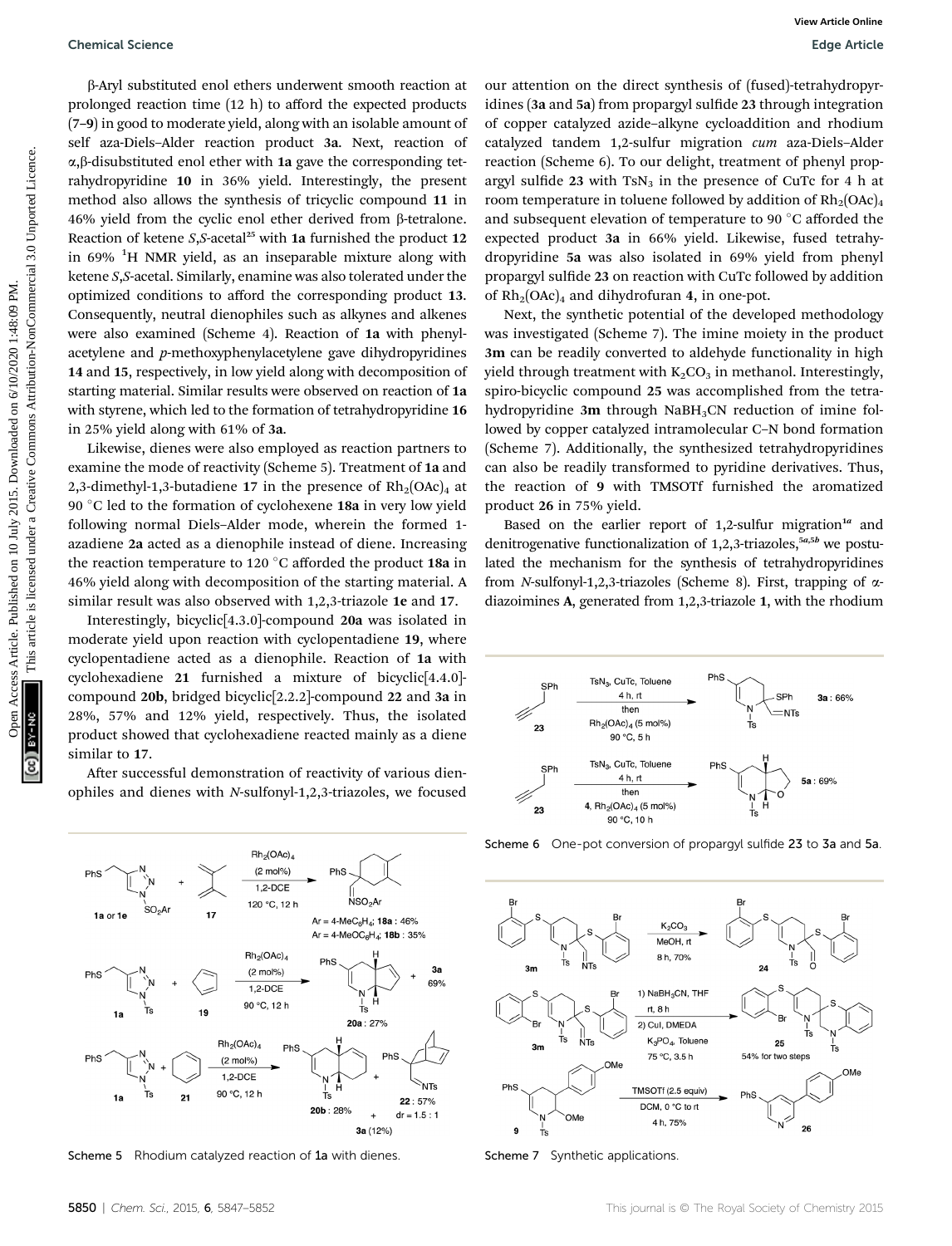

catalyst would afford the reactive rhodium carbenoid B. Intramolecular attack of the sulfur atom onto the electrophilic carbenoid carbon would lead to the formation of thiiranium intermediate C, which upon rearrangement would furnish the 1 azadiene 2 and active rhodium species for the next catalytic cycle. Dimerization of the formed 1-azadiene 2 under thermal aza-Diels– Alder conditions furnishes the expected tetrahydropyridines 3. On the other hand, in situ trapping of 1-azadiene 2 with other dienophiles and dienes would afford the corresponding heterocycles and carbocycles.

#### **Conclusions**

In conclusion, we developed an efficient rhodium catalyzed tandem 1,2-sulfur migration and aza-Diels–Alder reaction of thio-tethered N-sulfonyl-1,2,3-triazoles. The present method allows the synthesis of various substituted tetrahydropyridines, fused tetrahydropyridines, tricyclic and (bridged)bicyclic compounds and cyclohexenes in moderate to excellent yield. Interestingly, the developed strategy was successfully integrated with copper catalyzed azide–alkyne cycloaddition for the direct conversion of propargyl sulfide to the target compounds. Furthermore, the synthetic potential of the methodology was demonstrated through the synthesis of spiro-bicyclic and substituted pyridine derivatives.

#### Acknowledgements

We thank Department of Science and Technology (DST), New Delhi, India (Project No. SR/S1/OC-48/2012) for funding this work. DY thanks Indian Institute of Technology Madras (IITM) for a fellowship. We thank Mr. Ramkumar (IIT Madras) for single-crystal analysis support.

## Notes and references

‡ Synthesis of tetrahydropyridine 3a: to an oven dried 10 mL reaction tube equipped with stir bar, <sup>N</sup>-sulfonyl-1,2,3-triazole 1a (50 mg, 0.144 mmol) and Rh2(OAc)4 (1.28 mg, 0.0028 mmol, 2 mol%) were added under a nitrogen atmosphere and dissolved in 1,2-DCE (1 mL). The reaction tube was sealed and the reaction mixture was stirred at 90 $^{\circ}$ C for 5 h. After the completion of reaction, based on TLC analysis, the reaction mixture was cooled to room temperature and the solvent was removed under reduced pressure. The resultant crude was purified by column chromatography using hexane/ethyl acetate (9 : 1) as eluant to afford tetrahydropyridine 3a in 94% yield. Mp: 131-133 °C; FTIR (KBr): 3101, 2956, 1620, 1595, 1472, 1439, 1331, 1163, 1088, 1040, 960, 835, 812, 787, 743, 691, 664, 566, 538, 502 cm<sup>-1</sup>; <sup>1</sup>H NMR (400 MHz, CDCl<sub>3</sub>, 24 °C):  $\delta$  8.71 (s, 1H), 7.87 (d, 2H, J = 8.24 Hz), 7.44–7.34 (m, 7H), 7.32–7.25 (m, 6H), 7.22–7.20 (m, 3H), 7.13 (s, 1H), 2.49  $(s, 3H), 2.44 (s, 1H), 2.41 (s, 3H), 2.05 (dd, 1H, J = 6.09, 18.12 Hz), 1.92 (dd, 1H, J = 1.92)$ 6.92, 14.66 Hz), 1.66-1.61 (m, 1H); <sup>13</sup>C NMR (100 MHz, CDCl<sub>3</sub>, 24 °C): δ 168.7, 145.2, 144.9, 137.5, 135.3, 134.8, 133.1, 130.6, 130.0, 129.3, 129.3, 129.2, 129.1, 128.6, 127.7, 127.0, 126.7, 119.0, 71.8, 28.0, 25.3, 21.8, 21.7; HRMS: calcd for  $C_{32}H_{30}N_2O_4S_4$  + H: 635.1161; found: 635.1152.

§ Synthesis of fused tetrahydropyridines 5a: to an oven dried 10 mL reaction tube equipped with stir bar, <sup>N</sup>-sulfonyl-1,2,3-triazole 1a (50 mg, 0.144 mmol) and  $Rh<sub>2</sub>(OAc)<sub>4</sub>$  (1.28 mg, 0.0028 mmol, 2 mol%) were added under a nitrogen atmosphere and dissolved in 1,2-DCE (1 mL). Next, 2,3-dihydrofuran 4 (40 mg, 0.576 mmol, 4 equiv.) was introduced through a syringe. The reaction tube was sealed and the reaction mixture was stirred at 90 $\degree$ C for 10 h. After the completion of reaction, based on TLC analysis, the reaction mixture was cooled to room temperature and the solvent was removed under reduced pressure. The resultant crude was purified by column chromatography using hexane/ethyl acetate (92 : 8) as eluant to furnish the fused tetrahydropyridine 5a in 90% yield. Mp: 121-123 °C; FTIR (KBr): 3052, 2941, 2889, 1640, 1598, 1475, 1436, 1404, 1351, 1240, 1106, 1027, 967, 862, 803, 746, 695, 667, 587, 549  $\rm cm^{-1};~^1H$  NMR (400 MHz, CDCl $_{\rm 3}$ , 24  $^{\circ}$ C):  $\delta$ 7.83 (d, 2H,  $J = 8.16$  Hz), 7.33 (d, 2H,  $J = 8.36$  Hz), 7.29–7.26 (m, 2H), 7.23–7.17 (m, 3H), 7.14–7.13 (m, 1H), 5.55 (d, 1H,  $J = 4.36$  Hz), 3.84–3.77 (m, 1H), 2.45 (s, 3H), 2.35-2.32 (m, 1H), 2.22 (dd, 1H,  $J = 6.64$ , 17.14 Hz), 2.13-2.08 (m, 1H), 1.98-1.92 (m, 1H), 1.74-1.70 (m, 1H); <sup>13</sup>C NMR (100 MHz, CDCl<sub>3</sub>, 24 °C): δ 144.4, 136.8, 135.5, 129.8, 129.1, 128.7, 128.6, 127.6, 126.3, 108.9, 83.9, 64.4, 35.8, 29.9, 28.4, 21.7; HRMS: calcd for  $C_{20}H_{21}NO_3S_2 + H: 388.1041$ ; found: 388.1056.

- 1 (a) A. Sromek and V. Gevorgyan, in Sulfur-Mediated Rearrangements I, ed. E. Schaumann, Springer, Berlin Heidelberg, 2007, vol. 274, ch. 57, pp. 77–124; (b) A. S. Dudnik, A. W. Sromek, M. Rubina, J. T. Kim, A. V. Kel'i and V. Gevorgyan, J. Am. Chem. Soc., 2008, 130, 1440–1452.
- 2 F. Xu, W. Shi and J. Wang, J. Org. Chem., 2005, 70, 4191–4194.
- 3 L. Jiao, Q. Zhang, Y. Liang, S. Zhang and J. Xu, J. Org. Chem., 2006, 71, 815–818.
- 4 (a) E. J. Yoo, M. Ahlquist, S. H. Kim, I. Bae, V. V. Fokin, K. B. Sharpless and S. Chang, Angew. Chem., Int. Ed., 2007, 46, 1730–1733; (b) J. Raushel and V. V. Fokin, Org. Lett., 2010, 12, 4952–4955; (c) Y. Liu, X. Wang, J. Xu, Q. Zhang, Y. Zhao and Y. Hu, Tetrahedron, 2011, 67, 6294–6299.
- 5 (a) P. Anbarasan, D. Yadagiri and S. Rajasekar, Synthesis, 2014, 3004–3023; (b) H. M. L. Davies and J. S. Alford, Chem. Soc. Rev., 2014, 43, 5151–5162; (c) A. V. Gulevich and V. Gevorgyan, Angew. Chem., Int. Ed., 2013, 52, 1371–1373.
- 6 (a) T. Horneff, S. Chuprakov, N. Chernyak, V. Gevorgyan and V. V. Fokin, J. Am. Chem. Soc., 2008, <sup>130</sup>, 14972–14974; (b) M. Zibinsky and V. V. Fokin, Org. Lett., 2011, 13, 4870–4872.
- 7 (a) T. Miura, M. Yamauchi and M. Murakami, Chem. Commun., 2009, 1470–1471; (b) B. Chattopadhyay and V. Gevorgyan, Org. Lett., 2011, 13, 3746–3749; (c) Y. Shi and V. Gevorgyan, Org. Lett., 2013, 15, 5394–5396.
- 8 (a) S. Chuprakov, S. W. Kwok, L. Zhang, L. Lercher and V. V. Fokin, J. Am. Chem. Soc., 2009, 131, 18034–18035; (b) J. S. Alford and H. M. L. Davies, Org. Lett., 2012, 14, 6020– 6023; (c) J. S. Alford, J. E. Spangler and H. M. L. Davies, J. Am. Chem. Soc., 2013, 135, 11712–11715; (d) J. C. Culhane and V. V. Fokin, Org. Lett., 2011, 13, 4578–4580.